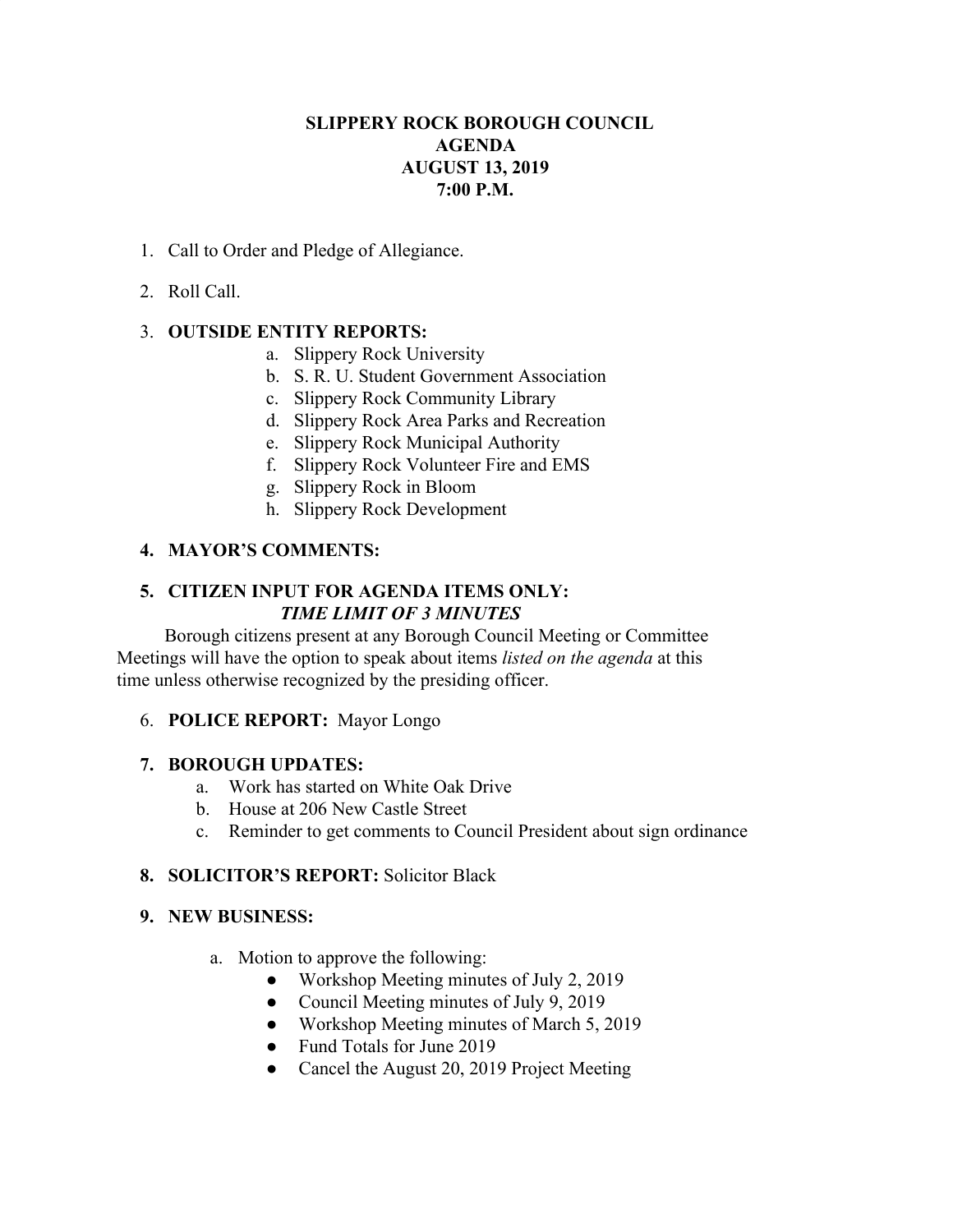- b. Motion to approve the request from Slippery Rock University to close portions of Grove City Road, Franklin Street and South Main Street on October 12, 2019 from 10:00 a.m. until 11:30 a.m. for the Homecoming Parade.
- c. Motion to approve Resolution  $#437$  naming a private lane between 287 East Cooper Street and 339 East Cooper Street, Library Drive, which the Borough will not provide any maintenance.
- d. Motion to approve the request from Slippery Rock University Campus Services to close or make one lane a portion of Maltby Avenue on August  $13<sup>th</sup>$  and  $14<sup>th</sup>$  for removal of trees and pruning.
- e. Motion to remove parking along South Main Street (Rt. 173) from Kiester Road to the main intersection starting August 18, 2019 through August 30, 2019 from 9 p.m. to 6 a.m. for a patching project by PennDot.
- f. Motion to approve naming the upper loop of the park, by the Rotary pavilion, Manning Way.
- g. Motion to adopt Ordinance  $#709$  authorizing and acknowledging an Intergovernmental Cooperation Agreement with Slippery Rock Township for the purpose of sharing public works resources, equipment and personnel.
- h. Motion to approve the Police Services Agreement with Slippery Rock Township
- i. Motion to accept the resignation of Mike Sullivan from Borough Council with regret.
- j. Motion to advertise the vacancy on Borough Council, which ends December 31, 2019. Applications will be accepted until September 20, 2019.
- k. Motion to approve having a Swing-A-Thon at the corner of East Cooper Street and South Main Street from 9 p.m. on September 19th through 9 p.m. September 22<sup>nd</sup> to benefit St. Jude Children's Research Hospital.
- l. Motion to authorize Council President to sign PennDot documents related to the intersection on Rt. 108-258-173.

m. Motion to authorize selling the wood burning stove in the Recreation Building for \$ 250.00.

n. Motion to accept the quote from Gregori Contracting Inc. for an emergency replacement of a 60" x 60' storm sewer pipe across White Oak Drive at a total cost of \$ 17,557.00.

o. Motion to authorize Council President to execute the Municipal Employees of Slippery Rock Collective Bargaining Unit contract effective January 1, 2020 through December 31. 2022 on behalf of Borough Council.